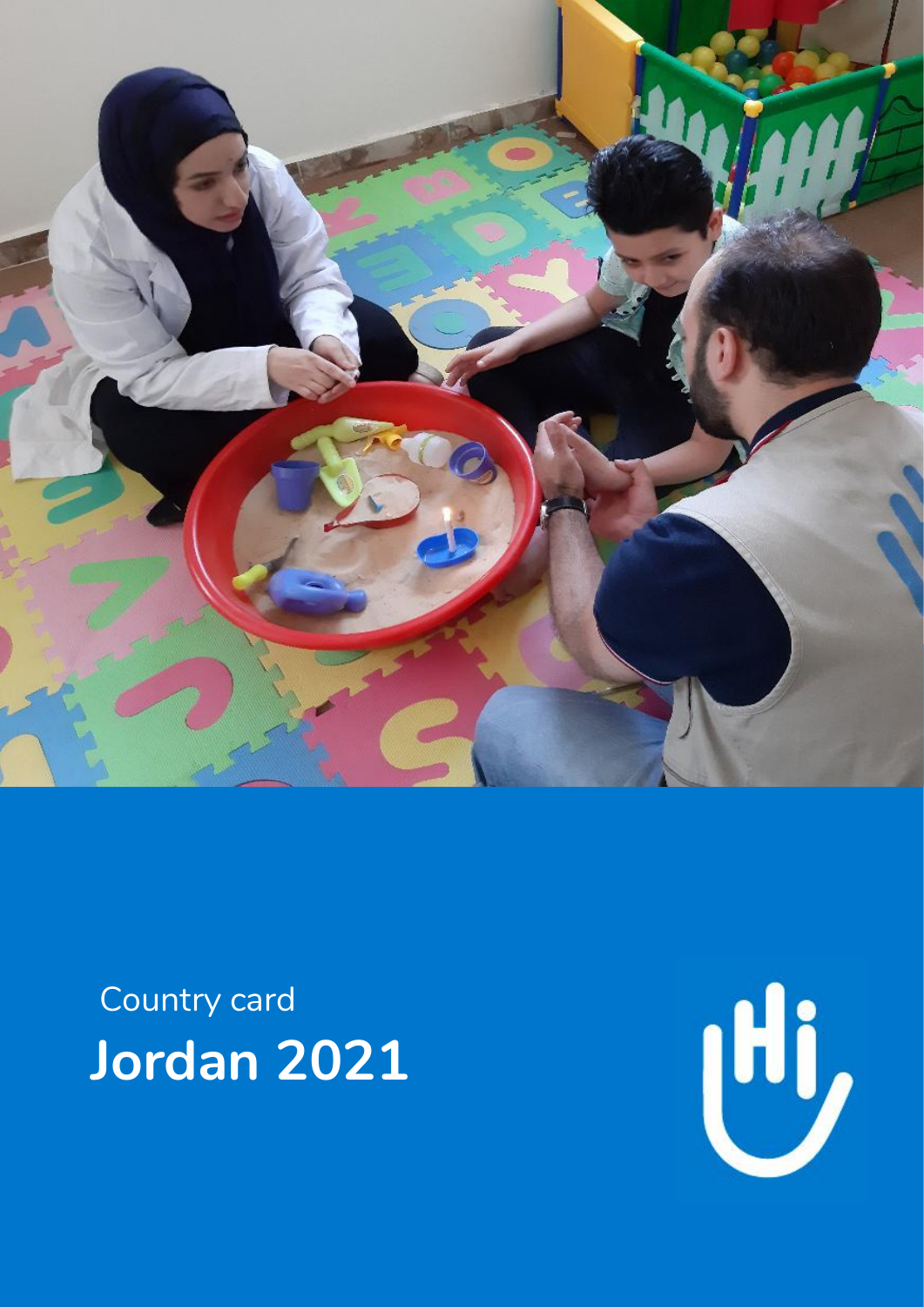

## **HI Team and intervention**

### **areasan**

**HI has 84 staff members in Jordan.** 

Jordan

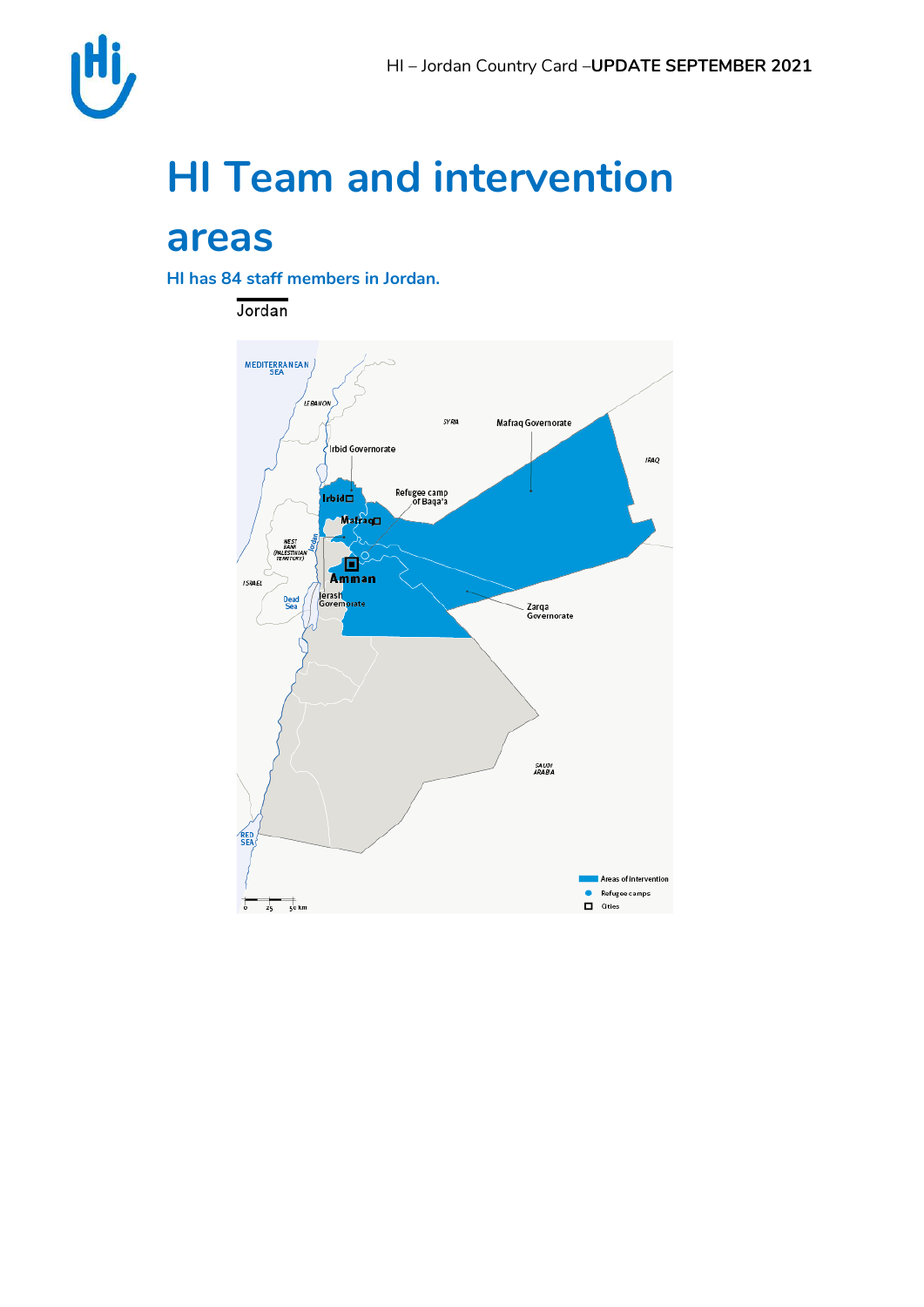

## **General data of the country**

#### **General data**  $a<sub>r</sub>$

| <b>DATA</b>                                                       | <b>Jordan</b> | <b>Neighbouring</b><br>country (Egypt) | <b>France</b> |  |
|-------------------------------------------------------------------|---------------|----------------------------------------|---------------|--|
| <b>Population</b>                                                 | 10 203 140    | 102 334 403                            | 67 391 582    |  |
| <b>IHDI</b>                                                       | 0.73          | 0.71                                   | 0.9           |  |
| <b>Gender-related</b><br><b>Development Index</b>                 | 0.875         | 0.882                                  | 0.987         |  |
| <b>Maternal mortality</b>                                         | 46            | 37                                     | 8             |  |
| <b>GINI Index</b>                                                 | 33.7          | 31.5                                   | 31.6          |  |
| <b>Population within UNHCR</b><br>mandate                         | 769 260       | 314 937                                | 458919        |  |
| <b>INFORM</b> index                                               | 4.4           | 5.1                                    | 2.2           |  |
| <b>Fragile State Index</b>                                        | 75.43         | 86.01                                  | 30.48         |  |
| <b>Public social protection</b>                                   | 8.9           | 11.2                                   | 32.6          |  |
| <b>Net official development</b><br>assistance received (M<br>USD) | 3941.7        | 5349.5                                 | N/A           |  |

#### **Humanitarian law instruments ratified by the country**  $\mathbf{b}$ .

| Humanitarian law instruments                                       | Status              |
|--------------------------------------------------------------------|---------------------|
| Mine Ban Treaty                                                    | Ratified 13/11/1998 |
| <b>Convention on Cluster Munitions</b>                             | Not signed          |
| UN Convention on the Rights of<br><b>Persons with Disabilities</b> | Ratified 31/03/2008 |

#### **Geopolitical analysis**  $\mathbf{C}$ .

Jordan is classified as a high level country on the Human Development Index and as an upper middle-income country by the World Bank. Nevertheless, huge socio-economic discrepancies and inequalities remain in terms of access to rights and services. Jordan has welcomed refugees from Syria, Iraq, Somalia, Sudan and Yemen.

According to UNHCR and as of October 2020, Jordan hosts 670,364 registered Syrian refugees. Registered and unregistered Syrians are estimated to be around 1,000,000 in total and account for around 10% of the Jordanian population. The increase in population has put pressure on local infrastructure, ressources and services. Many refugees, but also Jordanians in vulnerable situations live in substandard shelter, and face challenges in terms of food security, WASH, health, education, protection, and livelihood needs.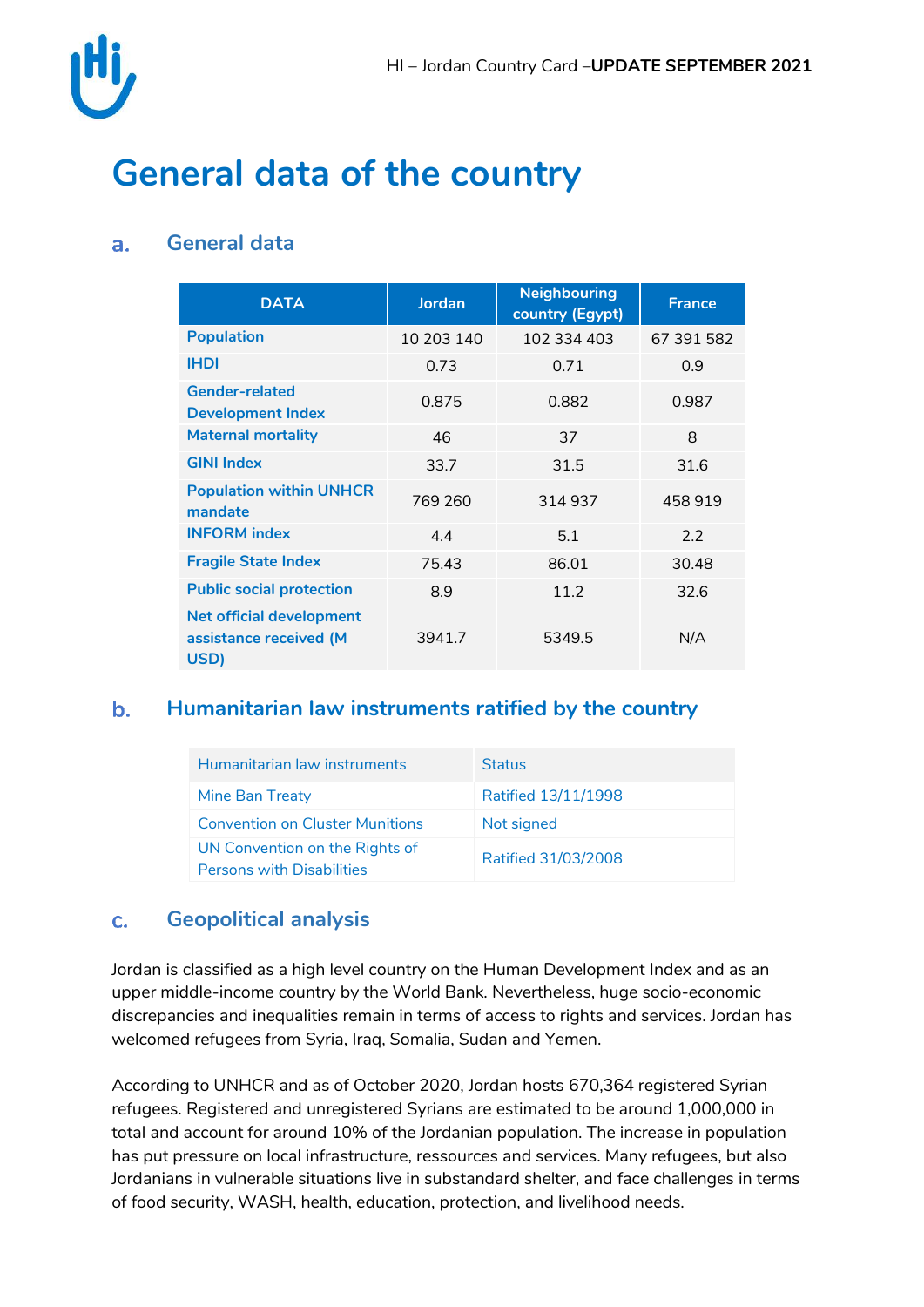

With rising unemployment levels and public infrastructure stretched too thin to adequately support vulnerable populations, tensions have been rising between host communities and refugee communities for a number of years, with growing resentment towards refugees and their perceived responsibility for the Kingdom's shortcomings.

The tourism industry has suffered a significant blow in 2020 due to the COVID-19 crisis and the subsequent 6 months closure of the airport and restrictions on International travel. The COVID-19 crisis has brought economic hardship to many Jordanians and many members of the refugee communities. Unemployment is at an all time high in 2021 and a rapid needs assessment conducted by HI Jordan in April 2020 found that unemployment is hitting refugee communities especially hard.

Even if Jordan is also involved in the Yemen conflict, and seen as a direct enemy of ISIS since its involvement in the Syrian conflict, the current security context remains globally quiet, but risks of terrorist attacks or other eruptions of violence remain rather high in the regional and global context.

### **Summary of HI presence in the country**

HI has been present in Jordan since 2002 and activities started in 2006. HI started responding to the Syrian crisis in Jordan during the summer of 2012 and from 2012 to 2014 the focus was on the provision of direct rehabilitation services to vulnerable populations with a strong focus on Syrian refugees.

In 2014, HI changed its approach to no longer provide direct rehabilitation services but rather to build the capacities of local actors and system strengthening of the Ministry of Health.

Today, HI is implementing a diverse portfolio of health, livelihoods and inclusive education programmes. HI works with authorities, service providers, communities, employers and persons with disabilities to improve access to and quality of rehabilitation services in Jordan and to improve the economic and societal inclusion of persons with disabilities in Jordan.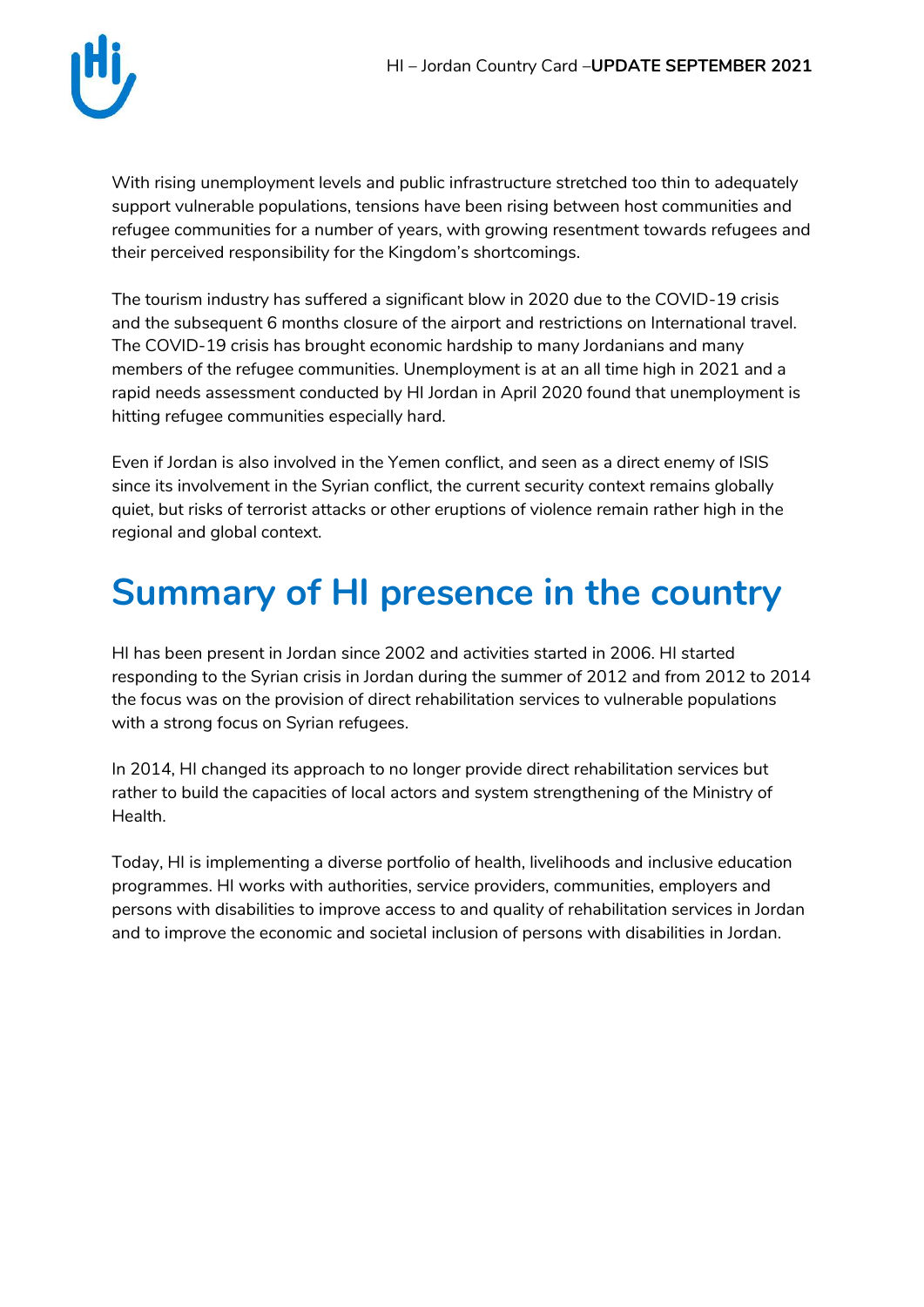

### **Ov**ervie**w on ongoing projects**

Sectors where HI conducts projects and focus on beneficiaries and operational partnerships

| Project name<br>and Main<br>sector(s) of<br>intervention             | Objective of project in<br>the sector                                                                                                                                                                                                                                                                       | <b>Main activities</b>                                                                                                                                                                                                                                                                                                                                                                                                                                                                                                                                                            | <b>Benef</b><br>iciarie<br>s. | <b>Final</b><br>benefic<br><b>iaries</b> | <b>PartnerS</b>                                                                              | <b>Location</b>                                                     | <b>Dates of</b><br>beginning and<br>end of the project<br>and donors<br>funding it |
|----------------------------------------------------------------------|-------------------------------------------------------------------------------------------------------------------------------------------------------------------------------------------------------------------------------------------------------------------------------------------------------------|-----------------------------------------------------------------------------------------------------------------------------------------------------------------------------------------------------------------------------------------------------------------------------------------------------------------------------------------------------------------------------------------------------------------------------------------------------------------------------------------------------------------------------------------------------------------------------------|-------------------------------|------------------------------------------|----------------------------------------------------------------------------------------------|---------------------------------------------------------------------|------------------------------------------------------------------------------------|
| <b>Rehabilitation</b><br>and<br>community<br>based<br>rehabilitation | Syrian crisis affected<br>most vulnerable<br>populations with<br>functional limitations<br>have access to quality<br>comprehensive<br>rehabilitation services<br>and other essential<br>services through<br>strengthened<br>Jordanian system of<br>services and an<br>inclusive humanitarian<br>assistance. | Assessing the needs of vulnerable<br>populations with functional limitations<br>and provide them with comprehensive<br>rehabilitation services and<br>complementary support through<br>referrals to external existing services.<br>Use the volunteers approach to<br>support access to services of<br>vulnerable people through the CBR<br>network.<br>Create a coordination platform<br>comprised of representatives from the<br>government, rehabilitation service<br>providers and professionals and<br>humanitarian stakeholders to set up<br>the framework for a coordinated | 4,886                         | 4,964                                    | Noor Hussein<br>Foundation,<br>Ministry of<br>Health,<br>Community<br>Development<br>Centres | Amman,<br>Zarqa, Irbid,<br>Mafraq,<br>Azraq and<br>Zaatari<br>Camps | <b>FCDO</b><br>$04.2018 - 03.$<br>2021<br><b>BPRM</b><br>$09.2019 -$<br>08.2021    |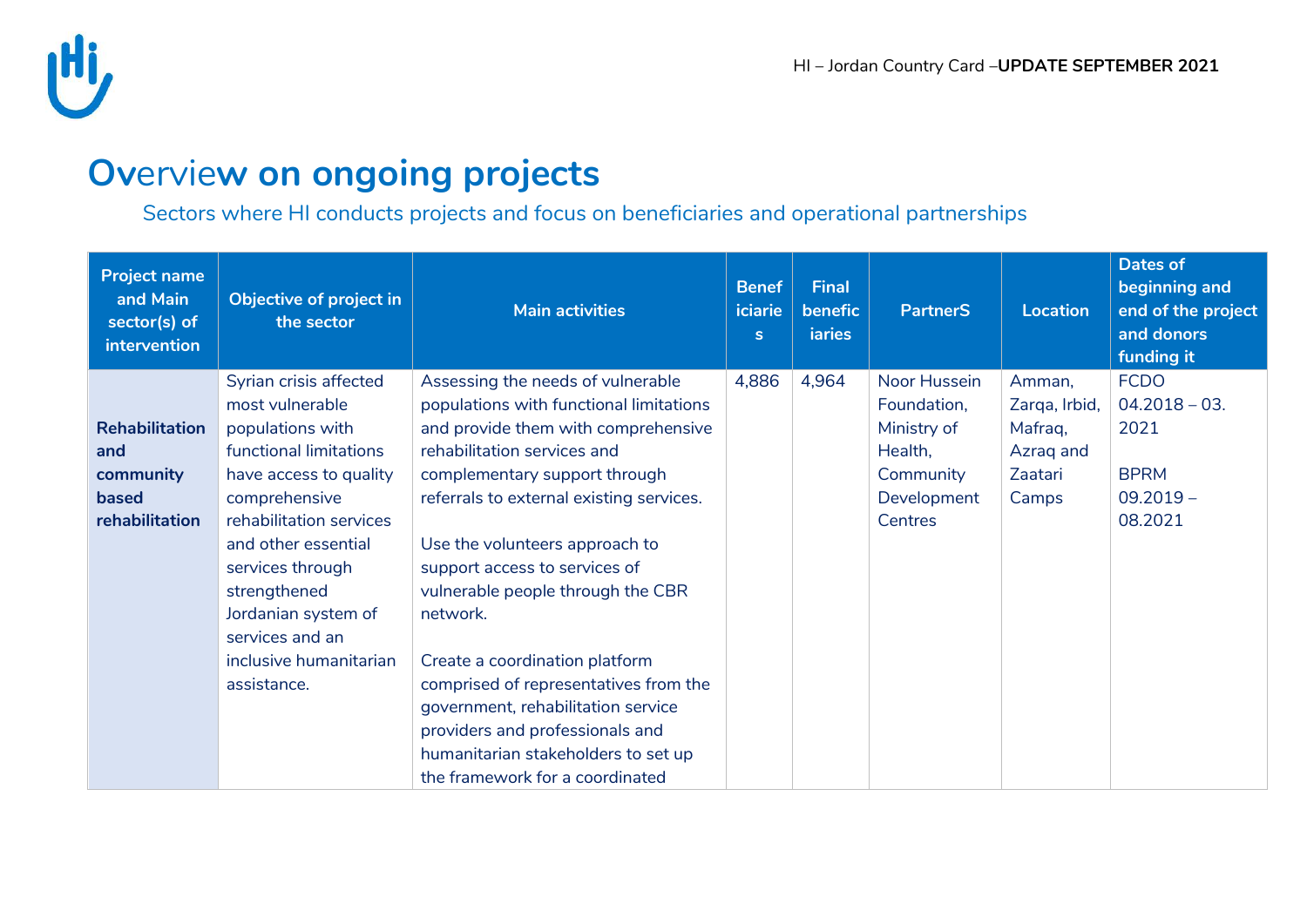

|                       |                         | quality comprehensive rehabilitation         |       |             |               |             |
|-----------------------|-------------------------|----------------------------------------------|-------|-------------|---------------|-------------|
|                       |                         |                                              |       |             |               |             |
|                       |                         | system, and to define action plan to         |       |             |               |             |
|                       |                         | feed the rehabilitation strategy in          |       |             |               |             |
|                       |                         | Jordan                                       |       |             |               |             |
|                       |                         |                                              |       |             |               |             |
|                       |                         | Provide support and guidance for the         |       |             |               |             |
|                       |                         | local service providers to be able to        |       |             |               |             |
|                       |                         | provide and maintain high quality of         |       |             |               |             |
|                       |                         | rehabilitation services, through             |       |             |               |             |
|                       |                         | multidisciplinary approach.                  |       |             |               |             |
|                       |                         |                                              |       |             |               |             |
|                       |                         | To improve the referral process              |       |             |               |             |
|                       |                         | between PHCs and rehab SP to                 |       |             |               |             |
|                       |                         | decrease the impact of disabilities on       |       |             |               |             |
|                       |                         | people life.                                 |       |             |               |             |
|                       |                         |                                              |       |             |               |             |
|                       |                         | To improve the knowledge of                  |       |             |               |             |
|                       |                         | communities about people with                |       |             |               |             |
|                       |                         | disabilities rights through empower          |       |             |               |             |
|                       |                         | the community volunteers and key             |       |             |               |             |
|                       |                         | actors with knowledge of right based         |       |             |               |             |
|                       |                         | approach to advocate and support             |       |             |               |             |
|                       |                         | access of services for people with           |       |             |               |             |
|                       |                         | disabilities.                                |       |             |               |             |
| <b>Rehabilitation</b> | Contribute to building  | Enhance the capacity of Community-           | 9,550 | Ministry of | Amman,        | <b>BPRM</b> |
| and                   | more inclusive          | <b>Based Rehabilitation (CBR) volunteers</b> |       | Health,     | Zarqa, Irbid, | $09.2021 -$ |
| community             | communities, allowing   | to identify, refer, follow-up, and           |       |             | Mafraq,       | 08.2023     |
|                       |                         | conduct home-based intervention              |       |             |               |             |
|                       | crisis-affected Syrians |                                              |       |             |               |             |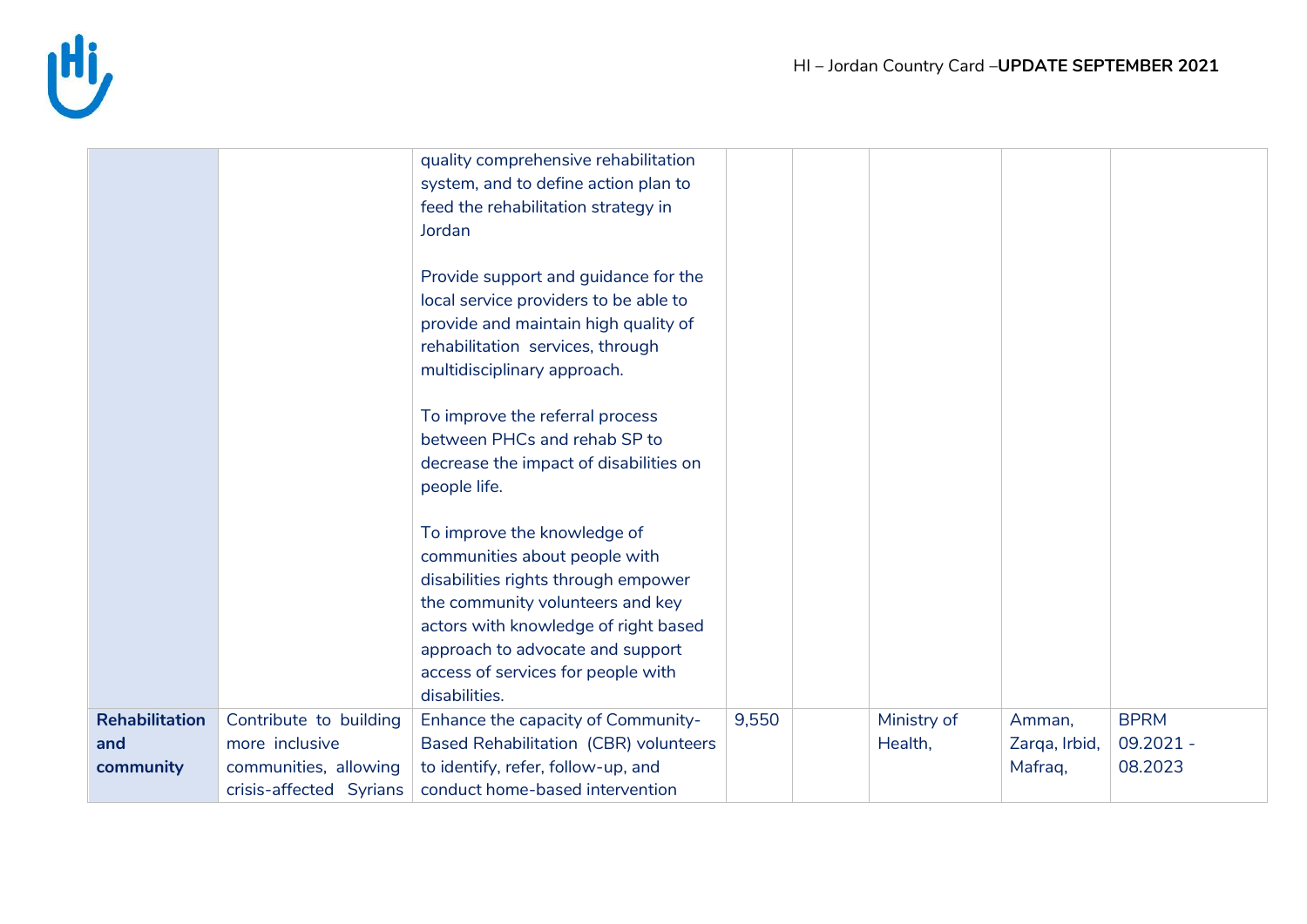

| based          | and most vulnerable | programs, supporting vulnerable        |  | Community   |  |
|----------------|---------------------|----------------------------------------|--|-------------|--|
| rehabilitation | Jordanians to reach | women, men, girls, and boys with       |  | Development |  |
|                | their potential     | disabilities to improve their          |  | Centres     |  |
|                |                     | functionality                          |  |             |  |
|                |                     |                                        |  |             |  |
|                |                     | The functional abilities of vulnerable |  |             |  |
|                |                     | women, men, girls, and boys with       |  |             |  |
|                |                     | disabilities are improved through the  |  |             |  |
|                |                     | provision of home and center-based     |  |             |  |
|                |                     | rehabilitation services                |  |             |  |
|                |                     |                                        |  |             |  |
|                |                     | Beneficiaries of comprehensive         |  |             |  |
|                |                     | rehabilitation services define and     |  |             |  |
|                |                     | accomplish personalized pathways to    |  |             |  |
|                |                     | improve their participation in the     |  |             |  |
|                |                     | socio-economic life of their           |  |             |  |
|                |                     | communities, thanks to enhanced CBR    |  |             |  |
|                |                     | networks and empowered local CBR       |  |             |  |
|                |                     | committees.                            |  |             |  |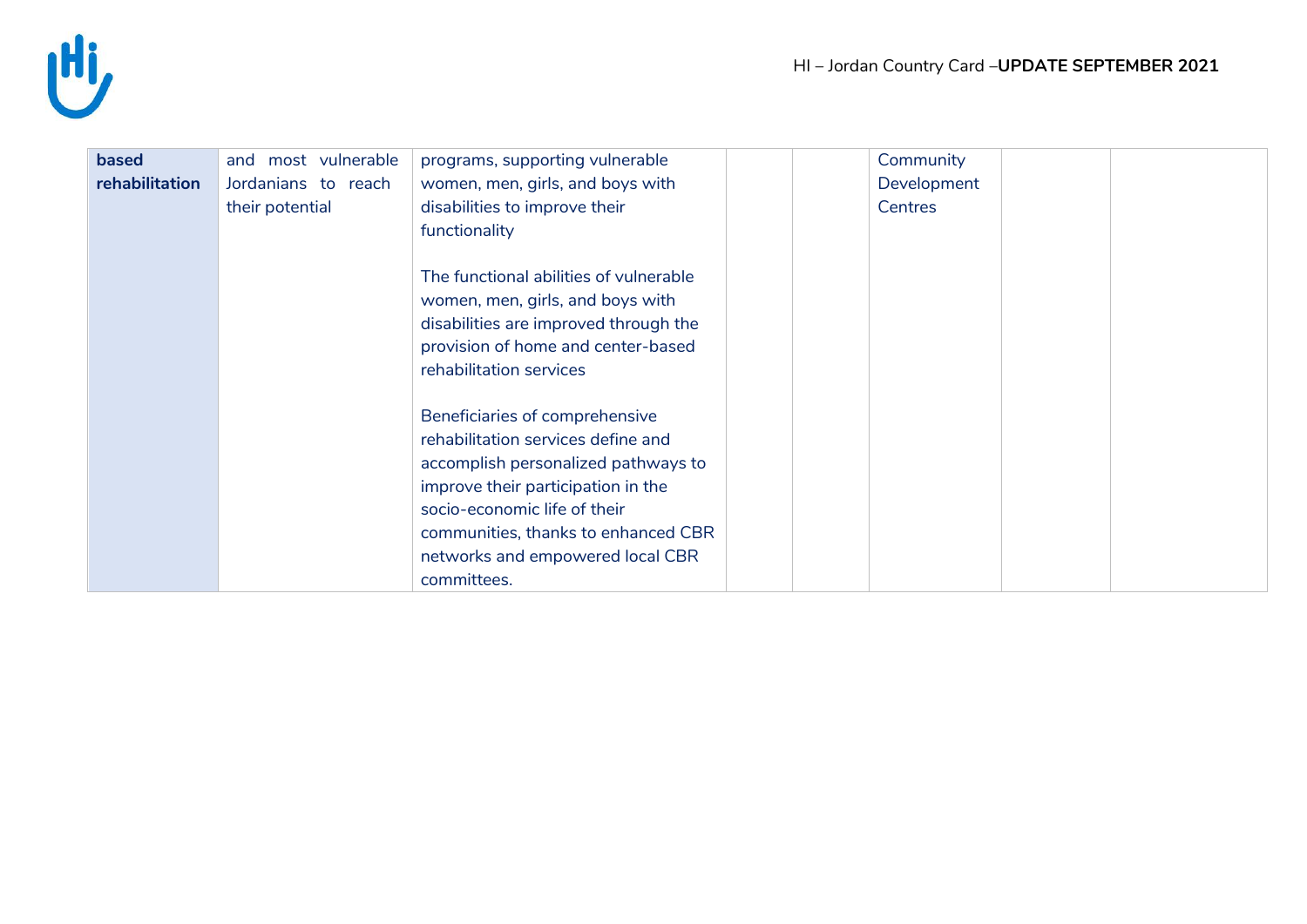

|                 | Vulnerable youth with | Capacity building of local partner on     | 59 | 150 | 2 partners | Amman & | <b>DROSOS</b> |
|-----------------|-----------------------|-------------------------------------------|----|-----|------------|---------|---------------|
| <b>Economic</b> | disabilities achieve  | personalized support approach.            |    |     | JOHUD and  | Zarqa   | Foundation    |
| inclusion       | significant           | Information and mobilization of PWDs      |    |     | Shams Jo   |         | $06.2018 -$   |
|                 | improvement in access | in the targeted areas.                    |    |     |            |         | 06.2022       |
|                 |                       |                                           |    |     |            |         |               |
|                 | to decent work, and   |                                           |    |     |            |         |               |
|                 | socio-economic        | Following job placement/creation          |    |     |            |         |               |
|                 | participation         | /internship, coaching and follow up       |    |     |            |         |               |
|                 |                       | persons with disabilities.                |    |     |            |         |               |
|                 |                       |                                           |    |     |            |         |               |
|                 |                       | Awareness campaigns / public events /     |    |     |            |         |               |
|                 |                       | media campaign to mobilize families       |    |     |            |         |               |
|                 |                       | and communities.                          |    |     |            |         |               |
|                 |                       |                                           |    |     |            |         |               |
|                 |                       | Creation of an inclusive livelihood Multi |    |     |            |         |               |
|                 |                       | Stakeholder Working Group in the          |    |     |            |         |               |
|                 |                       | targeted areas                            |    |     |            |         |               |
|                 |                       |                                           |    |     |            |         |               |
|                 |                       | Support local service providers to        |    |     |            |         |               |
|                 |                       | identify the barriers for persons with    |    |     |            |         |               |
|                 |                       | disabilities to join their services and   |    |     |            |         |               |
|                 |                       | develop an inclusive plan to reduce       |    |     |            |         |               |
|                 |                       | them.                                     |    |     |            |         |               |
|                 |                       |                                           |    |     |            |         |               |
|                 |                       | Provide coaching to major employers       |    |     |            |         |               |
|                 |                       | for defining and supporting diversity     |    |     |            |         |               |
|                 |                       | and disability policy in line with social |    |     |            |         |               |
|                 |                       | corporate responsibility principles.      |    |     |            |         |               |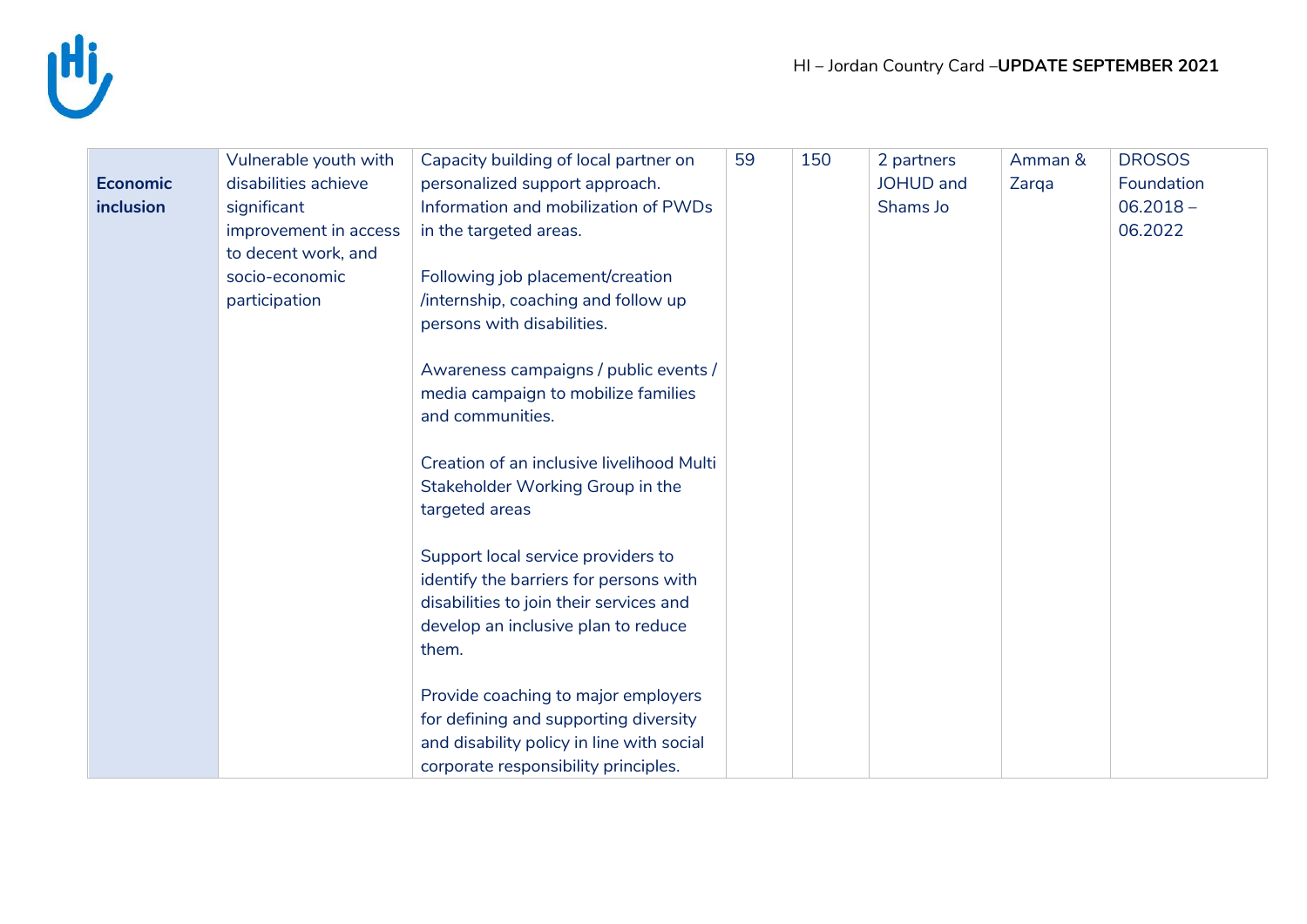

| Health &<br><b>Prevention</b><br>(EDEI project)            | Children aged 0 to 8<br>with impairments are<br>identified and receive<br>timely intervention to<br>reach their full<br>potential.                            | A strategic work plan on EDEI pilot is<br>developed based on a situational<br>analysis in targeted areas carried out<br>through multi-stakeholder dialogue,<br>focusing on structural capacity, access<br>to services and quality of services and<br>taking into account existing policy                                             | 2264 | 1950 | Ministry<br>of<br>Social<br>Development,<br>Ministry<br>of<br><b>Health</b> | Amman,<br>Zarqa, Irbid,<br>Mafrag,<br>Jerash | <b>FCDO</b><br>$04.2018 -$<br>03.2021<br><b>BPRM</b><br>$09.2019 -$<br>08.2021 |
|------------------------------------------------------------|---------------------------------------------------------------------------------------------------------------------------------------------------------------|--------------------------------------------------------------------------------------------------------------------------------------------------------------------------------------------------------------------------------------------------------------------------------------------------------------------------------------|------|------|-----------------------------------------------------------------------------|----------------------------------------------|--------------------------------------------------------------------------------|
|                                                            |                                                                                                                                                               | frameworks.<br>ED response is structured with all<br>required screening and data<br>management tools and trainings. 3)<br>Children have access to<br>comprehensive early intervention<br>including both rehabilitation services<br>and community based family support.                                                               |      |      |                                                                             |                                              |                                                                                |
| <b>Health &amp;</b><br><b>Prevention</b><br>(EDEI project) | Contribute to building<br>more inclusive<br>communities, allowing<br>crisis-affected Syrians<br>and most vulnerable<br>Jordanians to reach<br>their potential | Enhance the capacity and quality of<br>primary and secondary healthcare<br>providers to provide comprehensive,<br>inclusive, and qualitative<br>rehabilitation and Early Detection<br>Early Intervention (EDEI) services to<br>vulnerable women, men, girls, and<br>boys with disabilities<br>The functional abilities of vulnerable | 1010 |      | Ministry of<br>Social<br>Development,<br>Ministry of<br>Health              | Amman,<br>Zarqa, Irbid,<br>Mafrag,           | <b>BPRM</b><br>$09.2021 -$<br>08.2023                                          |
|                                                            |                                                                                                                                                               | women, men, girls, and boys with<br>disabilities are improved through the                                                                                                                                                                                                                                                            |      |      |                                                                             |                                              |                                                                                |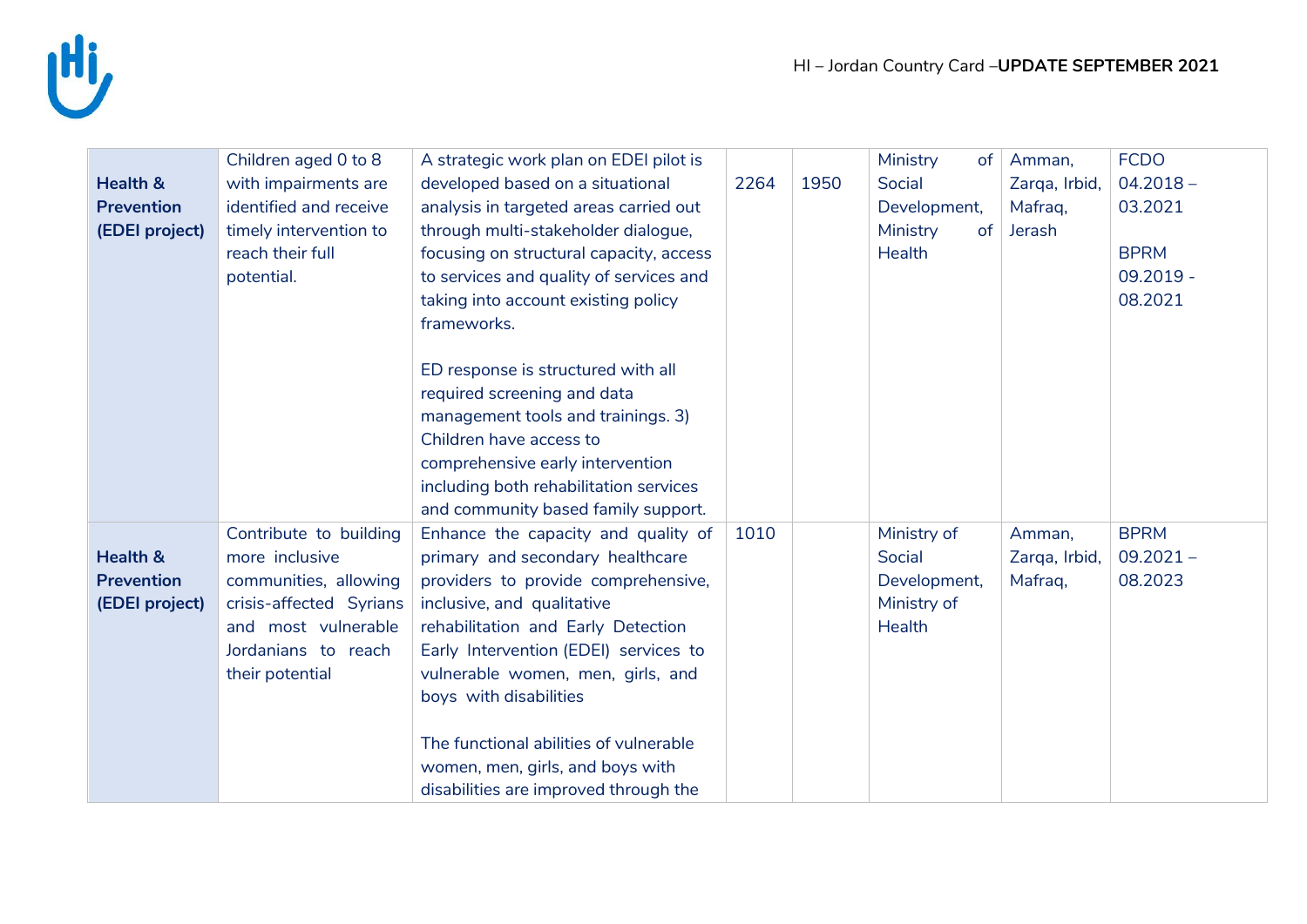

|  | provision of home and center-based El<br>services |  |  |  |
|--|---------------------------------------------------|--|--|--|
|  |                                                   |  |  |  |